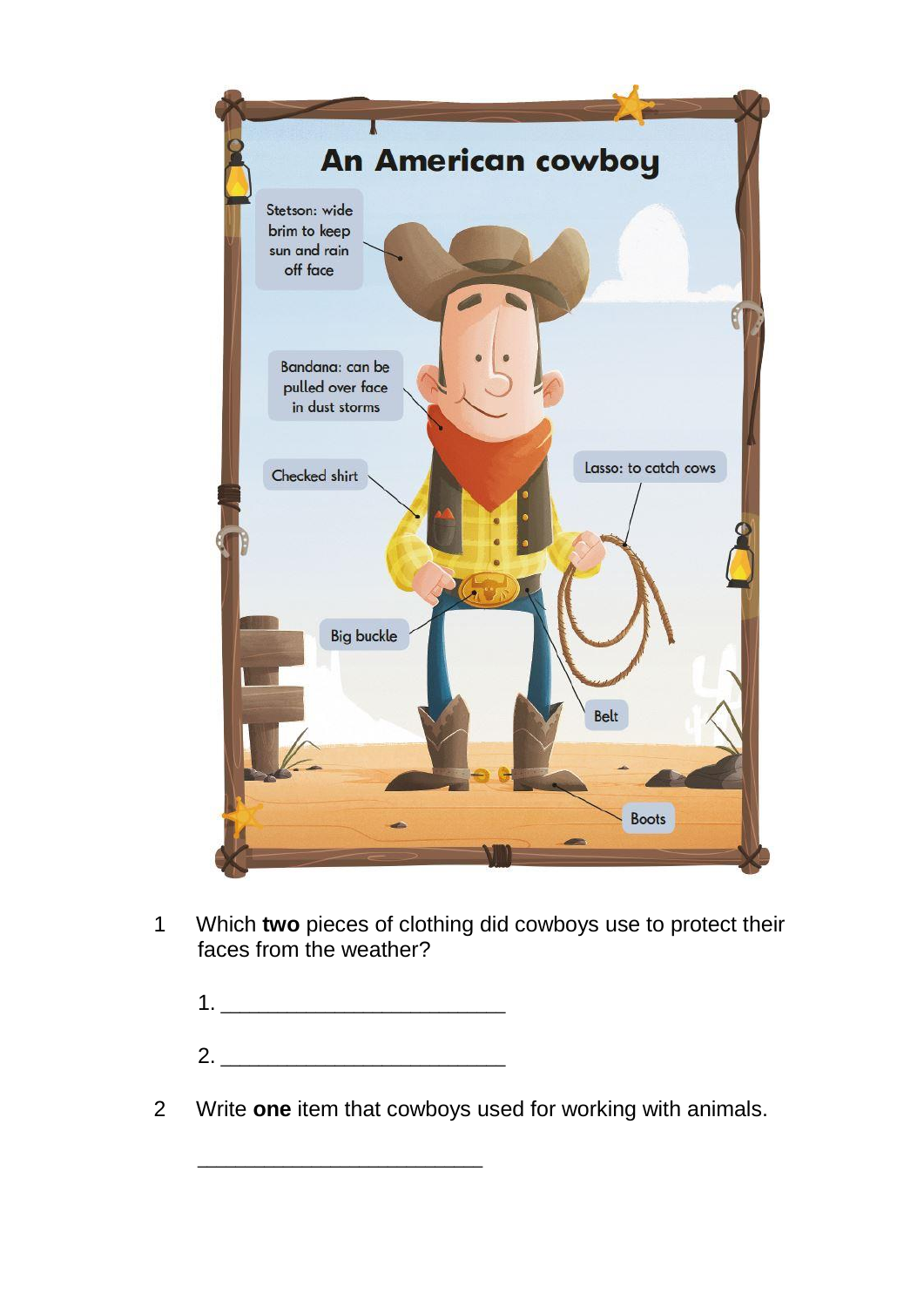## **A cowboy's job**

Two hundred years ago in North America, a huge area of grass covered most of the land. Because people wanted to eat meat, they kept cows on this land.

Cowboys were needed to move the cattle from one place to another. This could take months, so the cowboys lived and worked together and became friends.



## **A group of cowboys**

\_\_\_\_\_\_\_\_\_\_\_\_\_\_\_\_\_\_\_\_\_\_\_\_\_\_\_\_\_\_\_\_\_\_\_\_\_\_\_\_\_\_\_\_\_\_\_\_\_\_\_\_\_\_\_\_\_\_\_\_\_\_

\_\_\_\_\_\_\_\_\_\_\_\_\_\_\_\_\_\_\_\_\_\_\_\_\_\_\_\_\_\_\_\_\_\_\_\_\_\_\_\_\_\_\_\_\_\_\_\_\_\_\_\_\_\_\_\_\_\_\_\_\_\_

\_\_\_\_\_\_\_\_\_\_\_\_\_\_\_\_\_\_\_\_\_\_\_\_\_\_\_\_\_\_\_\_\_\_\_\_\_\_\_\_\_\_\_\_\_\_\_\_\_\_\_\_\_\_\_\_\_\_\_\_\_\_

- 3 What covered most of the land in North America two hundred years ago?
- 4 What job did the cowboys do?

\_\_\_\_\_\_\_\_\_\_\_\_\_\_\_\_\_\_\_\_\_\_\_\_\_\_\_\_\_\_

5 Why did cowboys become friends with each other?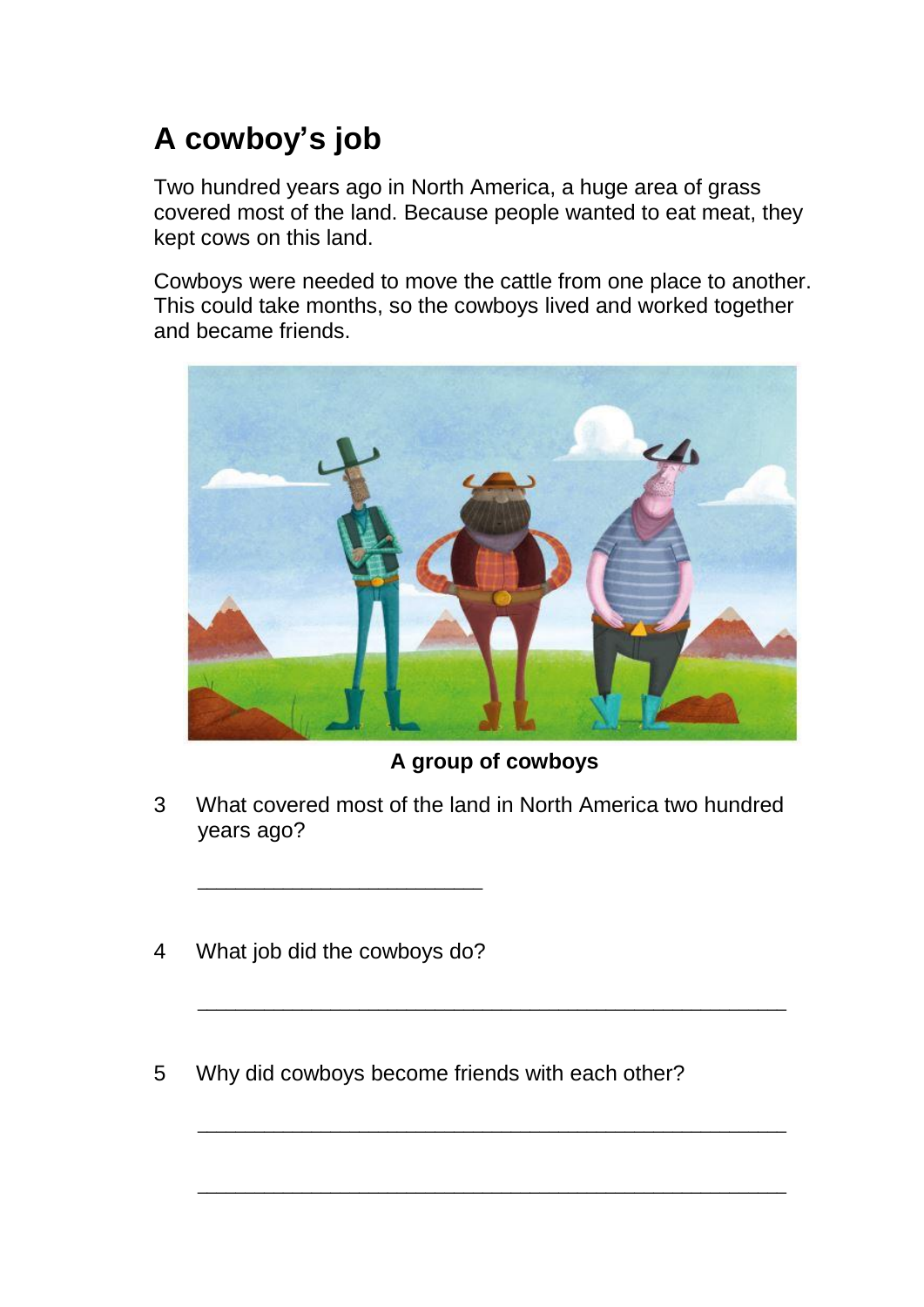## **Cowboys and their horses**

Cowboys also became close to their horses. They could not do their job without horses and so a special bond grew between a cowboy and his horse. Horses had to carry bags, bedding, water bottles and a cowboy. Cowboys travelled so far with their horses that this became a song they often sang:



**Texas is a place in North America where many cowboys were from.**

\_\_\_\_\_\_\_\_\_\_\_\_\_\_\_\_\_\_\_\_\_\_\_\_\_\_\_\_\_\_\_\_\_\_\_\_\_\_\_\_\_\_\_\_\_\_\_\_\_\_\_\_\_\_\_\_\_\_\_\_\_\_

\_\_\_\_\_\_\_\_\_\_\_\_\_\_\_\_\_\_\_\_\_\_\_\_\_\_\_\_\_\_\_\_\_\_\_\_\_\_\_\_\_\_\_\_\_\_\_\_\_\_\_\_\_\_\_\_\_\_\_\_\_\_

6 Why did horses have to be strong?

7 Where is the cowboy in the song from?

\_\_\_\_\_\_\_\_\_\_\_\_\_\_\_\_\_\_\_\_\_\_\_\_\_\_\_\_\_\_